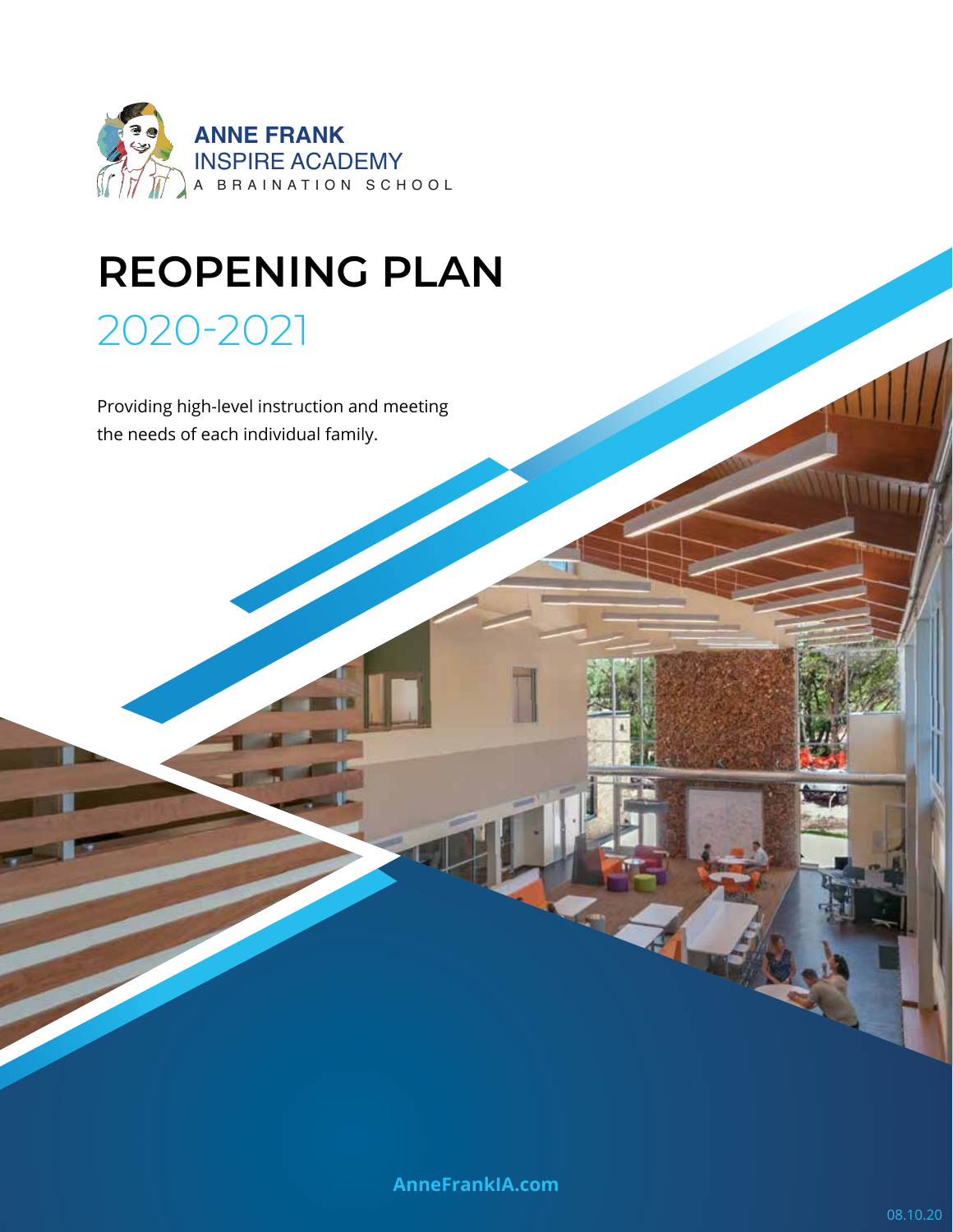## **REIMAGINING EDUCATION**

**Anne Frank Inspire Academy (AFIA)** was built to *reimagine education*. During this challenging time, we have an opportunity to change the direction of education yet again. We believe in public school choice, and that choice should not just be about where students physically attend school, but also the modality in which they receive instruction. The challenges of this time have inspired us to provide families the opportunity to decide which instructional model best meets their family's needs, while also being committed to creating an environment where each student can BELONG, FIND JOY, and BE GREAT!

> We believe in public school choice, and that choice should not be just where students physically attend, but also the modality in which they receive instruction.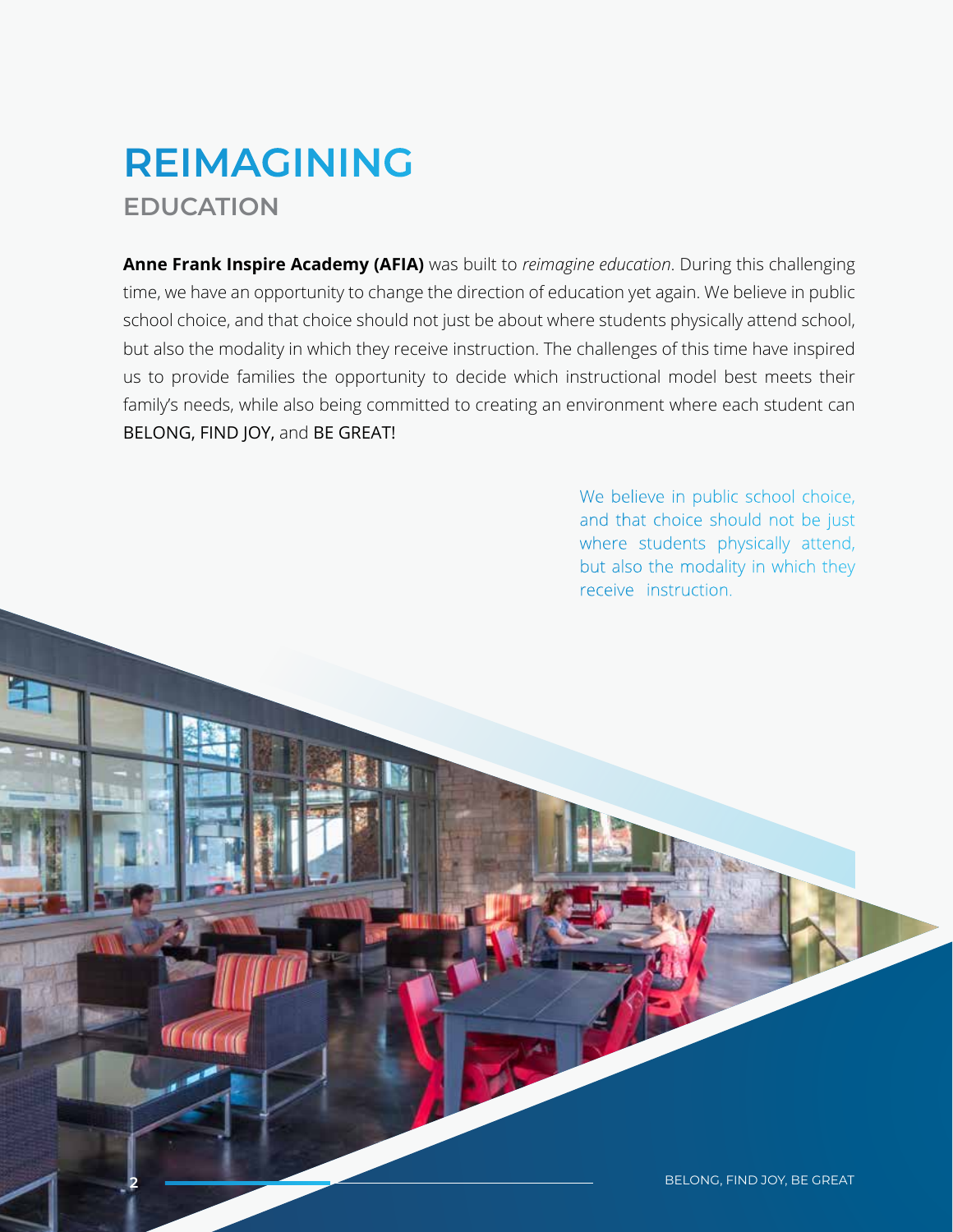#### **3**

# **DEFINITIONS**

#### **MASK**

For the purposes of this document, masks include non-medical and medical grade disposable face masks and cloth face coverings (over the nose and mouth). Full-face shields may be used in place of a mask to protect eyes, nose, and mouth whenever a mask is not feasible or whenever the education context may benefit from the ability to see an individual's full face.

#### **CLOSE CONTACT**

This document refers to "close contact" with an individual who is lab-confirmed to have COVID-19. The definition of close contact is evolving with our understanding of COVID-19, and individual 9 scenarios should be determined by an appropriate public health agency. In general, close contact is defined as: a. being directly exposed to infectious secretions (e.g., being coughed on); or b. being within 6 feet for a cumulative duration of 15 minutes; however, additional factors like case/contact masking (i.e., both the infectious individual and the potential close contact have been consistently and properly masked), ventilation, presence of dividers, and case symptomology may affect this determination.

#### **SYMPTOMS**

Have they recently begun experiencing any of the following in a way that is not normal for them?

- Feeling feverish or a measured temperature Headache
- greater than or equal to 100.0 degrees Fahrenheit Chills **Loss of taste or smell example 3 and 1** Sore Throat
- 
- 
- 
- Shortness of breath Diarrhea
- 
- 
- 
- 
- Cough Congestion or runny nose
- Difficulty breathing Shaking or exaggerated shivering
	-
- Fatigue Nausea or vomiting

#### **CONFIRMED CASE**

Any individuals who themselves either: (a) are lab-confirmed to have COVID-19; or (b) experience the symptoms of COVID-19 (listed above) AND DOES NOT SEEK MEDICAL ATTENTION must stay at home throughout the infection period.

#### **MITIGATING PROCEDURES** *STAFF/STUDENTS*

AFIA staff and students will be required to self-screen daily for symptoms listed above before campus arrival. They will also have temperature scans twice a day to ensure previous, and that current policy regarding being temperature free for 24 hours is being followed. While temperatures do not always present or confirm COVID-19, this procedure will help from causing alarm and other educational distractions.

#### *VISITS*

During this time, visitors will be restricted to the front office unless they have essential business on campus (e.g., parent conference). All visitors will be asked to self-screen before entering the building and will have a temperature scan upon entering. Facilitators and staff are trained specifically on the protocols outlined in this document.

#### **CASE (Some events will happen simultaneously even though listed sequentially)**

- 1. Individuals will be separated to a predetermined location.
- 2. Parents will be contacted for immediate student pickup, or staff will be sent home.
- 3. Areas individuals used will be secured and cleaned ASAP.

#### **RETURN TO CAMPUS**

In the case of an individual who was diagnosed with COVID-19, the individual may return to school when all three of the following criteria are met: i. at least one day (24 hours) has passed since recovery (resolution of fever without the use of fever-reducing medications); ii. the individual has improvement in symptoms (e.g., cough, shortness of breath); and iii. at least ten days have passed since symptoms first appeared.

If the individual has symptoms that could be COVID-19 and wants to return to school before completing the above stay at home period, the individual must either (a) obtain a medical professional's note clearing the individual for return based on an alternative diagnosis or (b) obtain an acute infection test at an approved testing location (https://tdem.texas.gov/covid-19/) that comes back negative for COVID-19.

Students with confirmed cases of COVID-19 should contact the school so instructional arrangements can be made.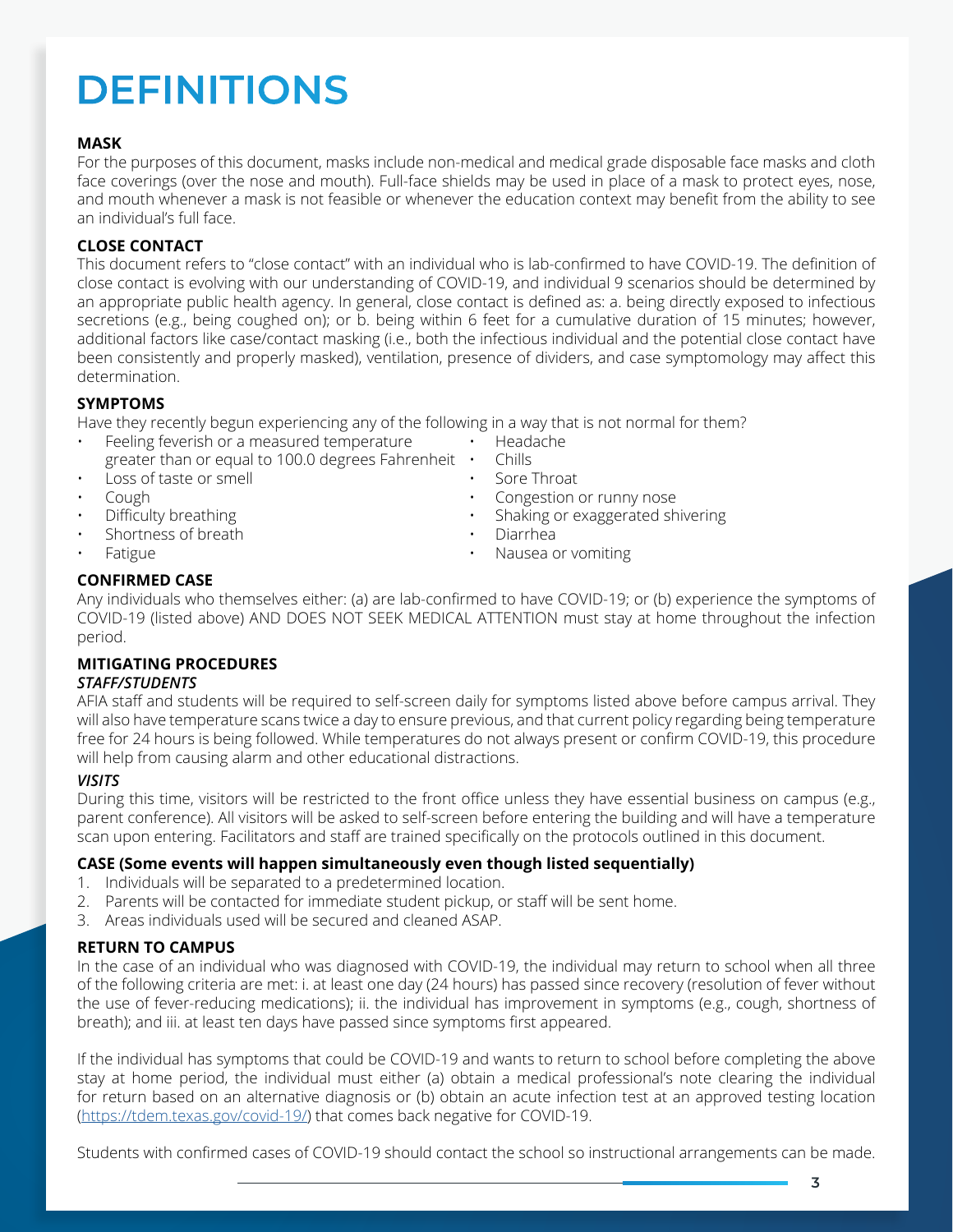### **FAMILY INSTRUCTIONAL OPTIONS**

**Parents will have the option each Thursday to review and change the instructional plan for their child. Notification of changes to instruction plans must be received by 7:00 AM on Friday. If there is no change of notification received, the student will be expected to complete the same plan as the previous week.** 

Fridays are encouraged to be remote learning days for all students to provide time for facilitators to plan and prepare for the next week. A place for students to complete remote learning on campus will be provided for those families who need this option on Fridays or the month of December.

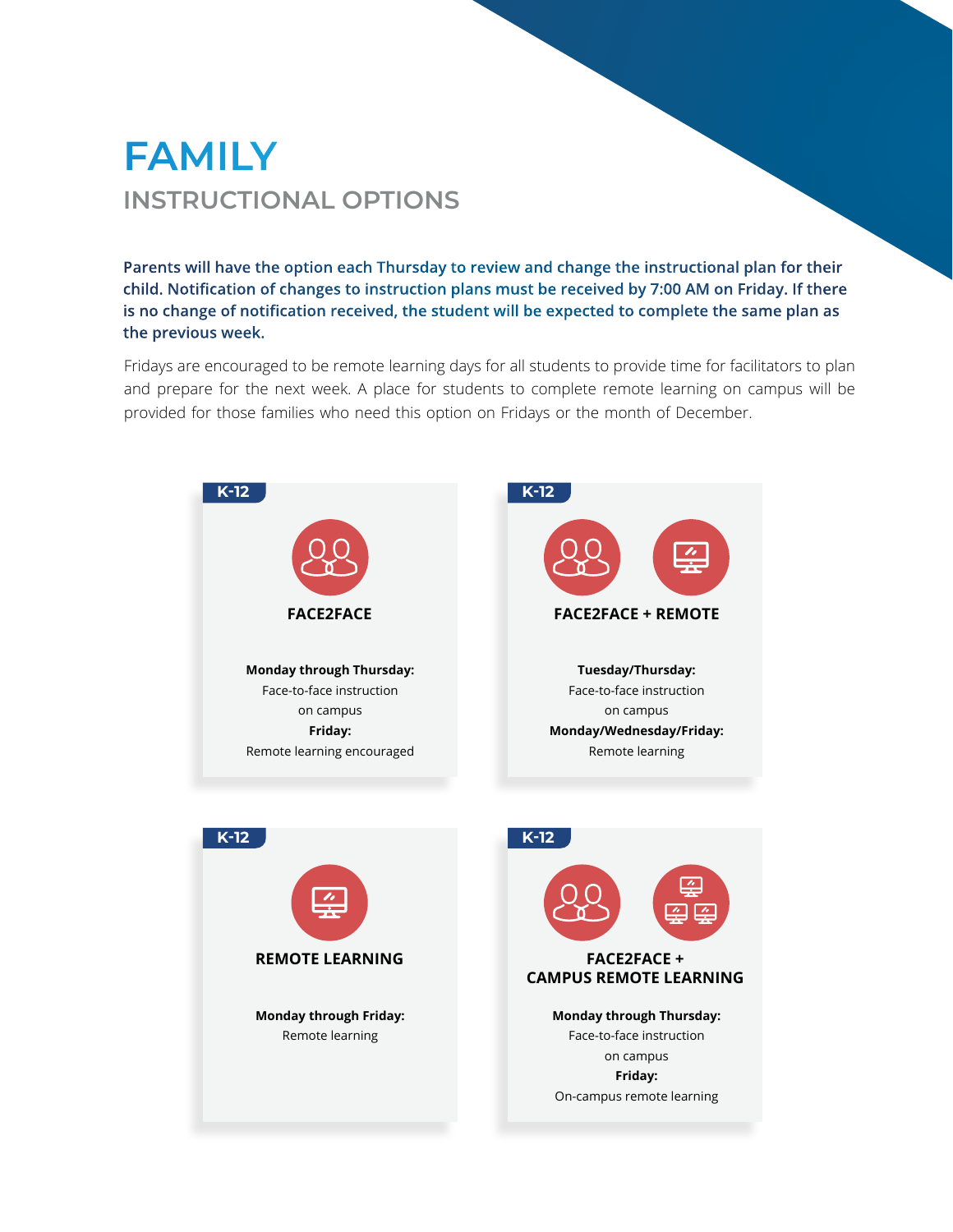

#### **KINDERGARTEN THROUGH 5TH GRADE**

- Parents will be asked to assess their child's health before arriving at school
- Temperature checks will be taken twice daily (upon entry and one other time)
- Students will wash their hands often throughout the day
- Students will be grouped in pods of four students
- Pods will not be changed unless there is an educational change
- Pods will remain throughout the instructional time
- Each pod will be six to ten feet from other pods
- All 4<sup>th</sup> and 5<sup>th</sup> grade students will be required to have a face covering
- Face coverings will be optional during pod groupings. Students that choose to wear face coverings will be placed in the same pods.
- Face coverings will always be worn when pods are not possible (e.g., activities that require movement around the room and other spaces on campus)
- Face coverings will not be required to wear outdoors
- Students will attend recess with their grade-level cohorts
- Facilitators will wear face coverings when unable to social distance



# **MIDDLE & HIGH SCHOOL**

**FACE2FACE CAMPUS PLAN\***

#### **6TH GRADE THROUGH 12TH GRADE**

- Parents and/or students will be asked to self-assess students' health before arriving at school
- Temperature checks will be taken twice daily (upon entry and one other time)
- Students will wash their hands often throughout the day
- Face coverings will be worn at all times inside campus buildings
- Face coverings may be removed if a student is six to ten feet from other students, or for three to five minute intervals
- Students will be encouraged to social distance as much as possible
- Face coverings will not be required to wear outdoors
- Facilitators will wear face coverings when unable to social distance



**NEST** 

# **ASYNCHRONOUS**

**ONLINE LEARNING**

This year the Texas Education Agency has given the option for asynchronous online learning, which simply means that not all students will be required to be virtually present at the same time. However, schools will be required to monitor daily progress for all students to ensure daily engagement (See Attendance).

Asynchronous online learning gives families options as to the physical location and time in which learning occurs. To execute online learning, AFIA will provide a learning management system for students to receive and complete their assignments and communicate with the AFIA staff. Video conferences with students and families will be provided through Microsoft Teams for daily and weekly assigned times, providing access to facilitators and the option to schedule one-on-one time for intensive support and help.

*\*Plans are subject to change based on guidance from health officials*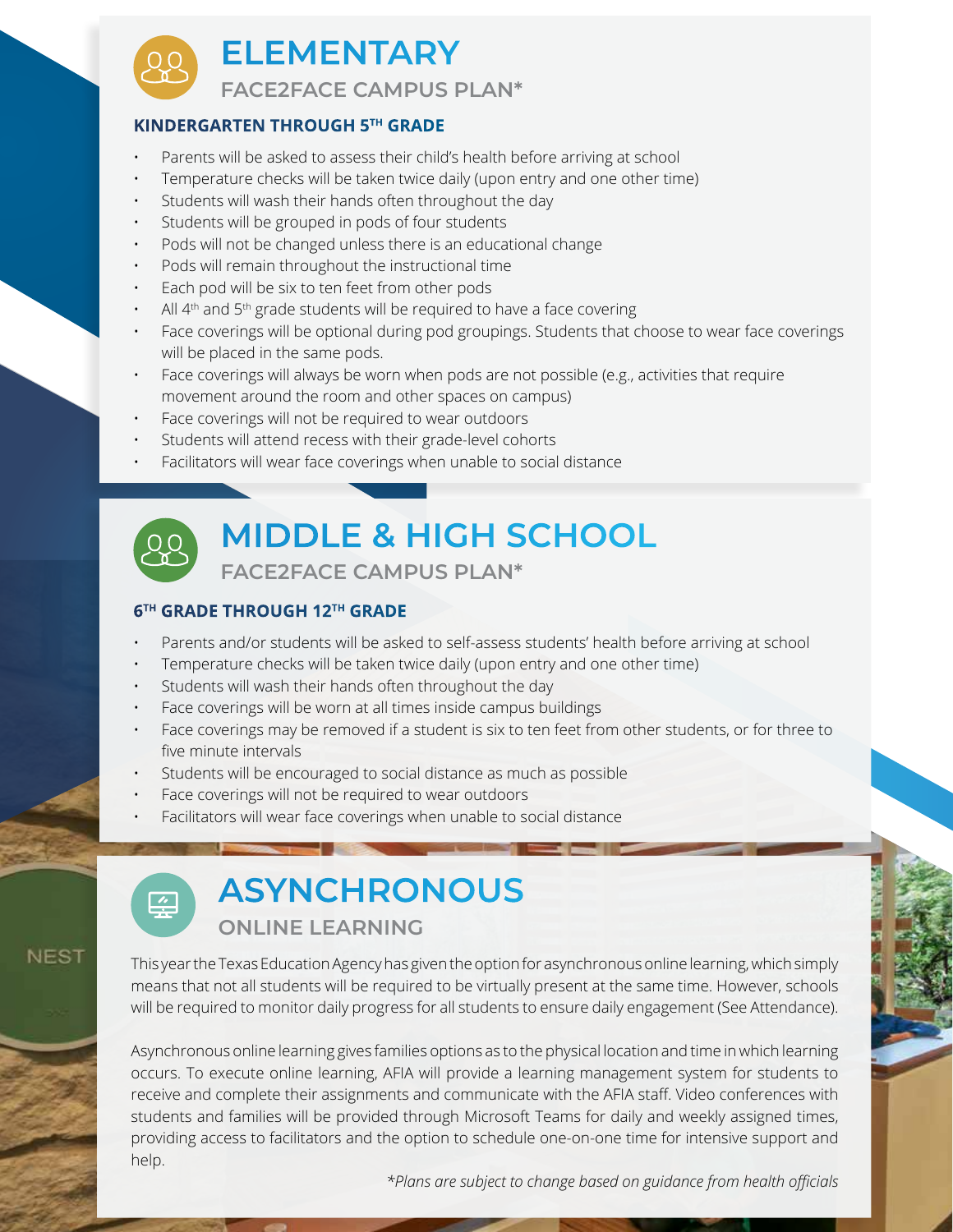# **GUIDANCE**

### **ON CHOICE OF INSTRUCTIONAL MODEL**

Below we have ranked each model in areas of student experiences to help identify which model might best fit a family's needs. Safety is a top priority for families and schools. Regardless of the safety procedures taken by a school, most students will be safer at home than in public.

Instructionally, researchers have found that the most significant impact on student performance is the teacher. Therefore the Face2Face model would be the most effective model for student learning.

Social development is dependent upon interaction with people. The more students are around others, the more they learn to handle challenging situations and develop socially. Personal situations should be the driving factor in choosing a model. We are committed to providing a challenging, meaningful educational experience for all students.

|                                                       | <b>FULL REMOTE</b> | <b>HYBRID</b>   | <b>FACE2FACE</b> |
|-------------------------------------------------------|--------------------|-----------------|------------------|
| <b>SAFETY</b>                                         | 1st                | 2 <sub>nd</sub> | 3 <sup>rd</sup>  |
| <b>INSTRUCTIONAL</b>                                  | 3 <sup>rd</sup>    | 2 <sub>nd</sub> | 1st              |
| <b>SOCIAL</b>                                         | 3 <sup>rd</sup>    | 2 <sub>nd</sub> | 7st              |
| <b>PERSONAL</b><br><b>SITUATION</b><br>(MULTIPLY X 3) | 7                  |                 |                  |
| <b>AVERAGE</b>                                        | $2.\overline{3}$   |                 | 1.6'             |

## **GRADING PROCEDURES**

This year AFIA is changing our grading procedures to provide better feedback to students on areas of strength and opportunities for growth in their learning process. This method of grading is commonly referred to as standards-based grading or mastery learning. All facilitators will follow these grading procedures in all modalities of learning. Parents will receive two reports on learning every three weeks.

The first report will be feedback on what the student KNOWS of the content covered, what the student can DO with the content, and finally, what they are BECOMING during this process. The expectations for what a student should KNOW, DO, and BECOME will be laid out in a syllabus before every six weeks.

The second report will be a numerical grade for each subject area based on specific evidence of what a student KNOWS and CAN DO with the content. It is essential to understand that the numerical grade is not an average of assignments but a representation of what a student KNOWS and CAN DO at the time of the feedback. Students will have opportunities to improve this numerical grade until the summative assessment, which will be clearly identified in the syllabus. Also, note that what a student is becoming is not included in the numerical grade because the grade is based on student learning and not behavior.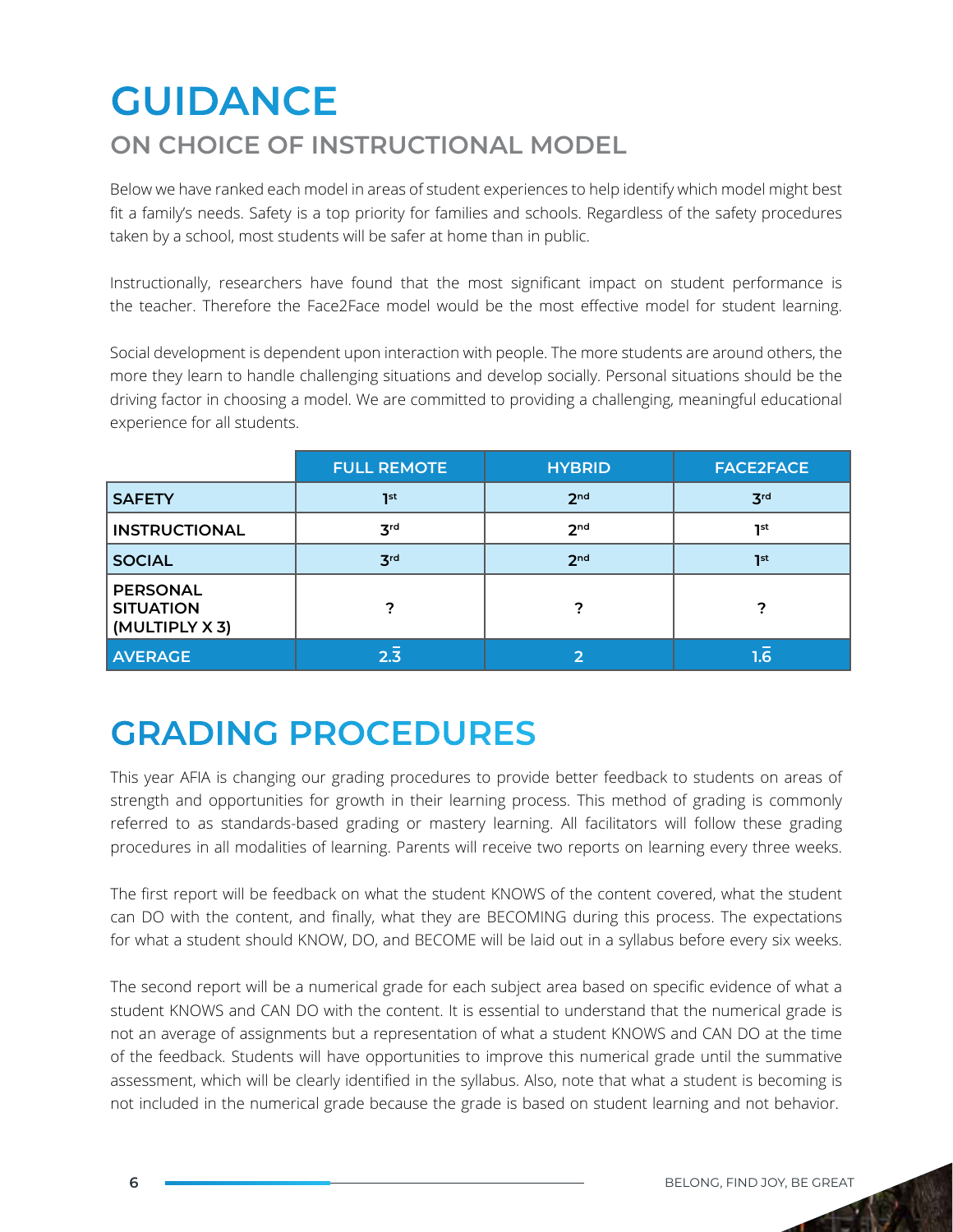## **ATTENDANCE**

AFIA has strict guidelines that we must follow to ensure students are engaged in learning daily, regardless of the modality of instruction. Some of the guidelines are universal, such as:

- **• All students must attend school 90% of the alloted instructional days.**
	- Students who fail to meet this requirement must make arrangements with the school to develop a plan.
	- Students who miss 75% of instructional days will not be allowed to make up time.
- **• Students may not have three full or partial unexcused absences in a four-week period.** Students who fail to meet this requirement must make arrangements with the school to develop a plan.
- **• Students may not have more than 10 full or partial-day unexcused absences in a sixmonth period**. Students who fail to meet this requirement must make arrangements with the school to develop a plan.

#### **Each modality requires its own attendance procedures:**

- **• Face2Face attendance** will be taken each morning at 10 AM. A students will be counted absent if they are not on campus at 10 AM.
- **• Asynchronous Remote Learning attendance** will be taken in multiple ways:
	- 1. Student may complete a daily exit ticket demonstrating understanding of learning for the day. This is our preferred method because it gives input to the facilitator on how to plan to meet a student's needs.
	- 2. Student may contact their facilitators by logging into the *Treehouse* family portal or via email to ensure progress is being made daily.
	- 3. Student may join a virtual call during the day with a facilitator or instructional assistant. Roll will be taken.
	- 4. Student may complete and turn in assignments for the day. Records will be kept in the learning management system.

If a student is scheduled for *Face2Face* learning but is unable to attend school, they may immediately move into *Asynchronous Remote Learning* and will be counted present by meeting one of the above processes. A student scheduled for *Asynchronous Remote Learning* may not move to *Face2Face* learning until the following week, provided they inform the school before 7 AM on Friday morning.